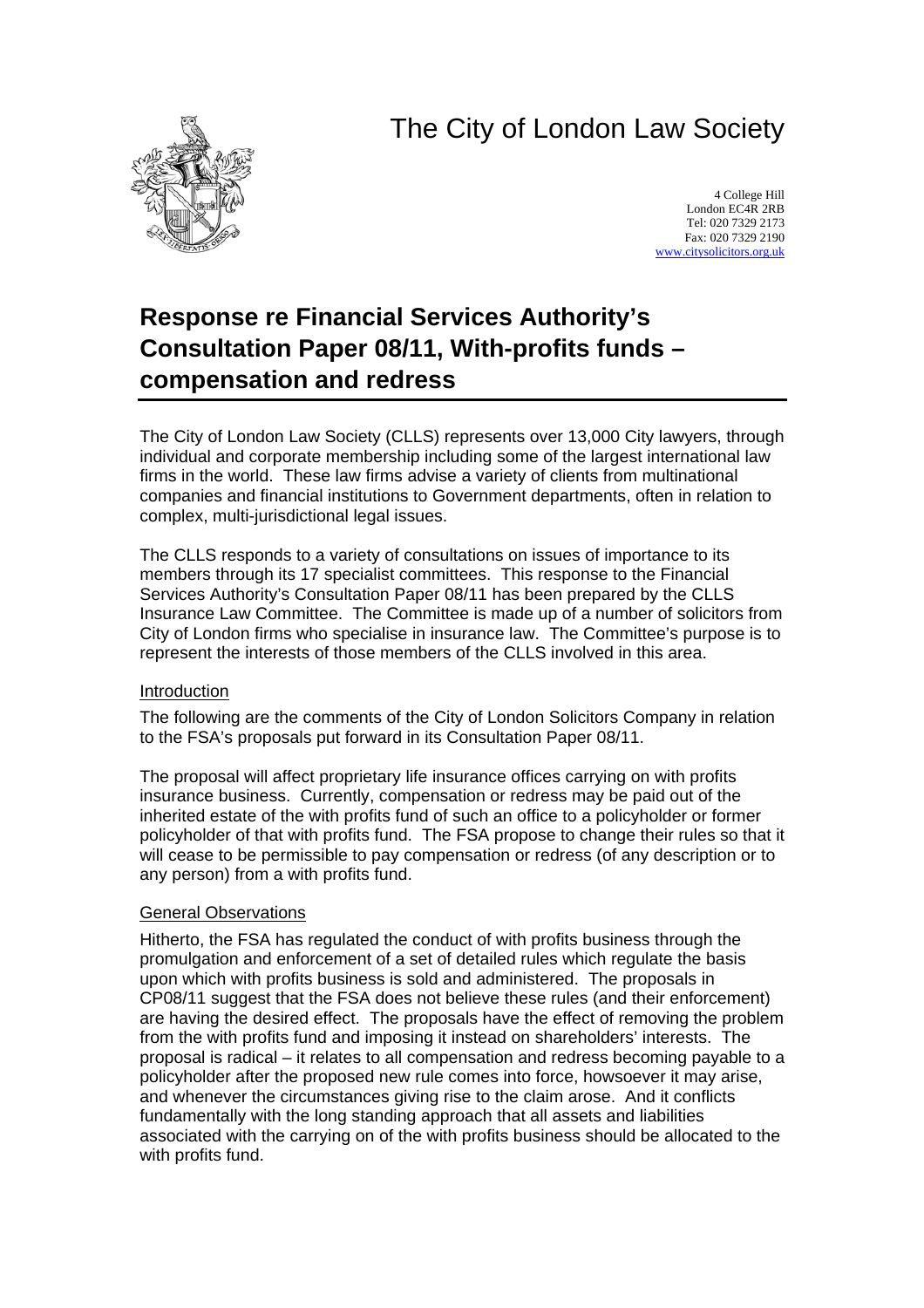So the two general features we would draw out are these:-

- A. the proposals suggest that the FSA do not believe that their present conduct of business rules (and the way they are enforced) is adequately addressing potential failings; and
- B. rather than addressing the reasons for this, the proposals instead leave the rules as they are, but attribute the compensation and redress costs arising from breach of the rules to be met from the shareholders' interests through a structural reallocation of the liability to make the compensation and redress payments.

We believe this proposal will, if implemented, represent a fundamental change (and certainly establish a fundamental precedent) in relation to the basis upon which with profits business has historically been conducted. In addition, the proposition that the FSA should regulate with profits business by reallocating liability for the consequences of breaches of its rules from one investor constituency to another is, we believe, sufficiently radical that strong justification would be required to adopt such a course.

#### The FSA's rationale for the proposal

The FSA provide two reasons for making this change:-

- A. to increase the incentive for proprietary life insurance offices to address failures of systems and controls; and
- B. to constrain the firm so that it cannot unfairly use the assets retained in the inherited estate of its with profits fund as working capital in ways that are detrimental to the interests of with profits policyholders.

We shall review each of these justifications in turn.

#### Incentivisation

The FSA point out that shareholders' interests already bear the risk of compensation and redress payments in relation to non-profit business that is not written in a with profits fund. This is, of course, consistent with the fact that the profits (or losses) of business written outside the with profits fund is entirely for the account of the shareholders' interests. Conversely, the shareholders' interests in the profitability of business written within the with profits fund is very substantially more limited.

The FSA justify the proposal in CP08/11 on the basis that the rules as they stand do not (they say) provide sufficient incentive for proprietary firms to address failures of systems and controls. It is therefore reasonable to infer that the FSA believe that there will be a greater incentive upon proprietary firms to address failures of systems and controls, as those failures affect business written in a with profits fund, if the liability for the consequences of those failures rests with shareholders' interests directly, rather than being met within the inherited estate of the with profits fund. Unfortunately, the Consultation Paper contains no evidence to suggest that reallocating the cost of compensation and redress to shareholders is likely to have this effect.

There are two important, but unanswered, questions in this context which come out of the Consultation Paper:-

A. is it the case that the level of mis-selling and mismanagement giving rise to compensation and redress is significantly less marked in the case of non-profit business written outside with profits funds than in the case of business (whether non-profit or with-profit) written within the with profits fund?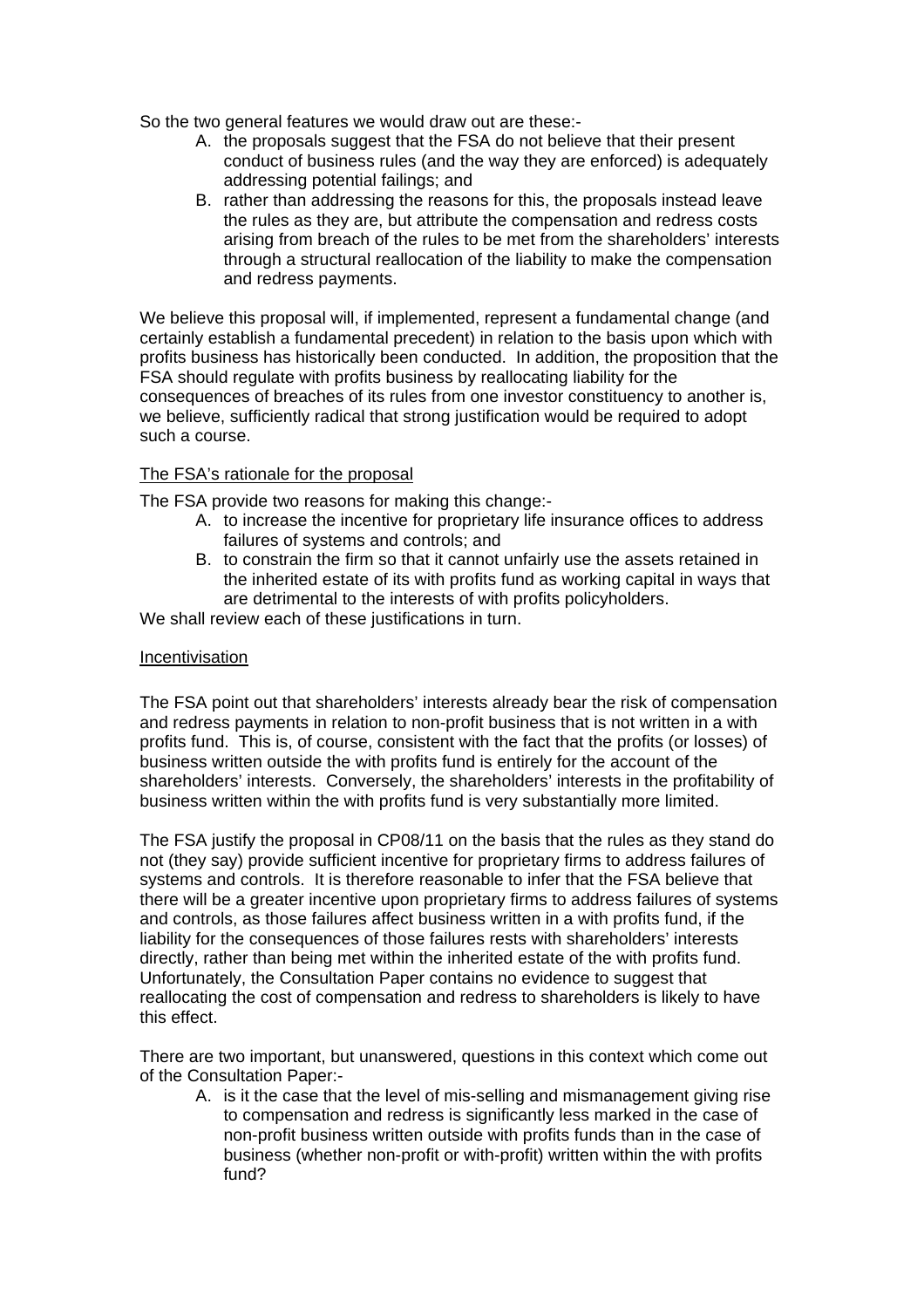B. is there any evidence suggesting that the level of mis-selling and mismanagement by mutual life offices is materially less, on a relative basis, than that of proprietary firms? Given the parallels which the FSA draw between the powers of shareholders of a proprietary firm and the members of a mutual life office, it would be reasonable to suppose that the FSA would have made this comparison in arriving at its conclusion that its proposal in CP08/11 would reduce the incidence of compensation and redress payments by proprietary life offices.

Unfortunately, although relevant to the first leg of the FSA's justification of the proposed rule change, neither of these questions is addressed and the requisite evidence is thus not provided. Instead, the inference in paragraph 2.5 of the Consultation Paper is that the level of mis-selling and mismanagement in mutually owned life offices is, in relative terms, as bad as in proprietary firms. The FSA note the concerns that their proposals may be seen as a possible incentive for policyholders to switch from mutually owned firms to proprietary ones. Presumably, there would be no incentive for policyholders to do so, if the level of mis-selling and mismanagement by mutual firms was immaterial.

If the FSA is concerned that the present rules do not achieve their objective, we cannot see how that difficulty will be resolved by imposing the obligations to meet any resultant compensation and redress costs on a different constituency of investors. We think it is unrealistic and disingenuous to suppose that management would be more inclined to protect one investor constituency than another. We doubt that selling and administration procedures within authorised firms differ according to whether or not the long term business in question is written within or outside the with profits fund.

In any event, we do not understand what, in practice, shareholders in a proprietary firm (any more than members in a mutual life office) can insist management should do in order to reduce compensation and redress costs. Shareholders are not likely to be experts in regulating and preventing mis-selling or mismanagement; and at least in the case of listed companies are unlikely to be in a position to influence management to any meaningful extent. At best we would suggest that shareholder action might be prompted by what the paper refers to as "systematic" wrongdoing, which most likely arises from a failure of relevant systems and controls. But the FSA produces no evidence to show that, under the regulatory regime as it currently exists, such "systematic" wrongdoing is a serious problem.

Nor has the FSA produced any evidence to support the proposition that shareholder pressure has reduced the prospect of compensation and redress payments becoming due in the context of life insurance business sold and managed outside the with profits fund. So the justification for extending the proposition to life insurance business sold and managed within the with profits fund is, at best, unproven. And such a justification has, in any event, no bearing at all in relation to those cases where the circumstances giving rise to the compensation or redress have already occurred, yet to which the proposals in CP08/11 will also apply if the compensation or redress has not yet been claimed or paid. The proposals speak generally of exempting existing "guarantee schemes" but it is unclear what these are and the detailed amendments to the rules make no allowance for them in any event.

#### Fair treatment of policyholders

Currently, firms are entitled to charge compensation and redress costs incurred towards holders of policies in the with profits fund to its inherited estate. It is also the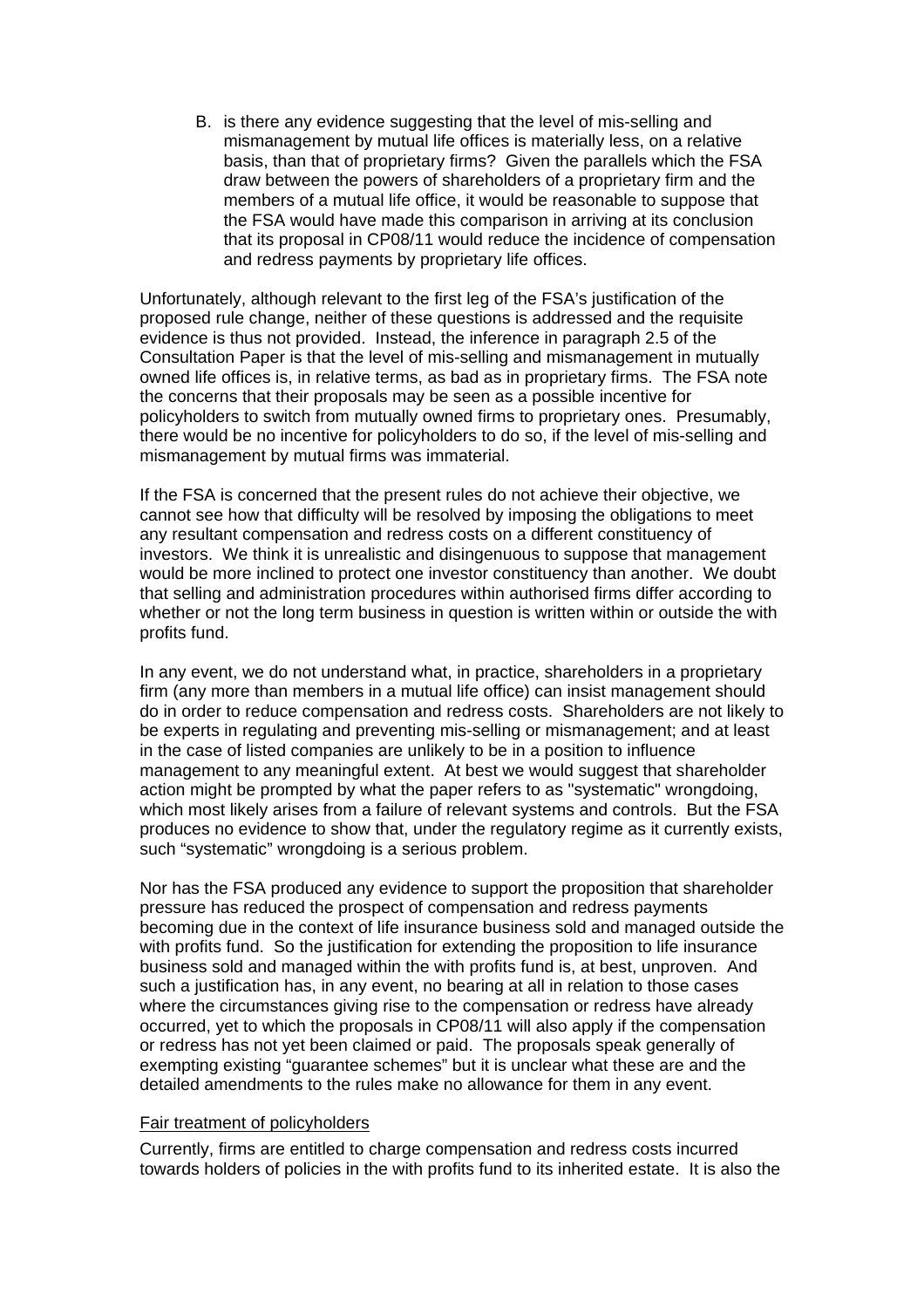case that, if a with profits fund has a disproportionately large inherited estate, the FSA will expect the firm in question to distribute the excess if the firm cannot properly justify retaining it. The FSA frame this approach within their overall requirement for firms to treat their customers fairly. Against this background, the FSA state in the Consultation Paper that a key purpose of their rules in COBS 20 is to constrain firms so that they cannot unfairly use the assets retained in the inherited estate as working capital in ways that are detrimental to the interests of with profits policyholders. So the second justification for the proposal that compensation and redress payments should no longer be met from the with profits fund through its inherited estate is that this will potentially increase the prospective interest which with profits policyholders may have in the inherited estate.

It is axiomatic that all of the assets in a with profits fund belong to the firm itself, a point which the FSA accepts in the Consultation Paper. But policyholders (including with profits policyholders) only have contractually based rights and expectations. They have no proprietary interest in the underlying assets of the with profits fund. Broadly, their contractual rights and expectations are that they will receive, in terms of their maturity benefits, their "smoothed asset share" as derived from the with profits fund.

This is supported by the High Court decision in re AXA Equity and Law (2001 BCLC 447), where Evans-Lombe J said:-

*"In my judgment, however, an AELLAS policyholder would not have, prior to the promulgation of the scheme by AXA, a reasonable expectation that the whole or any part of the inherited estate would be distributed to him as a bonus or otherwise during the currency of his policy. In particular, it would not be a reasonable expectation for him to hold that the directors of AXA would promote a scheme of reorganisation which involved a distribution of the inherited estate."* 

If the firm chooses to distribute surplus beyond that measure, then the distribution must be made, as between the interests of with profits policyholders and shareholders, in accordance with the formula laid down in the relevant instrument (the policy document, the articles of association, the scheme document etc.). But we do not think that with profits policyholders have any legal right to require that such a distribution be made. Nor is it part of their reasonable expectations that the use of the inherited estate as working capital for the purposes of the with profits business should be constrained with a view to increasing the prospect that the firm might choose to make a distribution out of the inherited estate beyond the "smoothed asset share" measure. Indeed, how can a firm sensibly price for the business risk it is assuming if the premiums for that risk are received into one fund and some of the risks are borne in another, differently constituted, one?

COBS 20.2.22 (albeit drafted on a circular basis) is, we assume, intended to impose on firms an obligation to justify the retention of any "excess surplus" if the firm chooses not to carry out a reattribution or a distribution in relation to such "excess surplus". The effect of the proposed rule change will be to increase the prospect of there being an "excess surplus" – indeed, that appears to be the FSA's motivation in suggesting the change – and thus the focus on a reattribution or distribution of that "excess surplus". This goes well beyond the limits of with profits policyholders' contractual rights and reasonable expectations as commonly understood.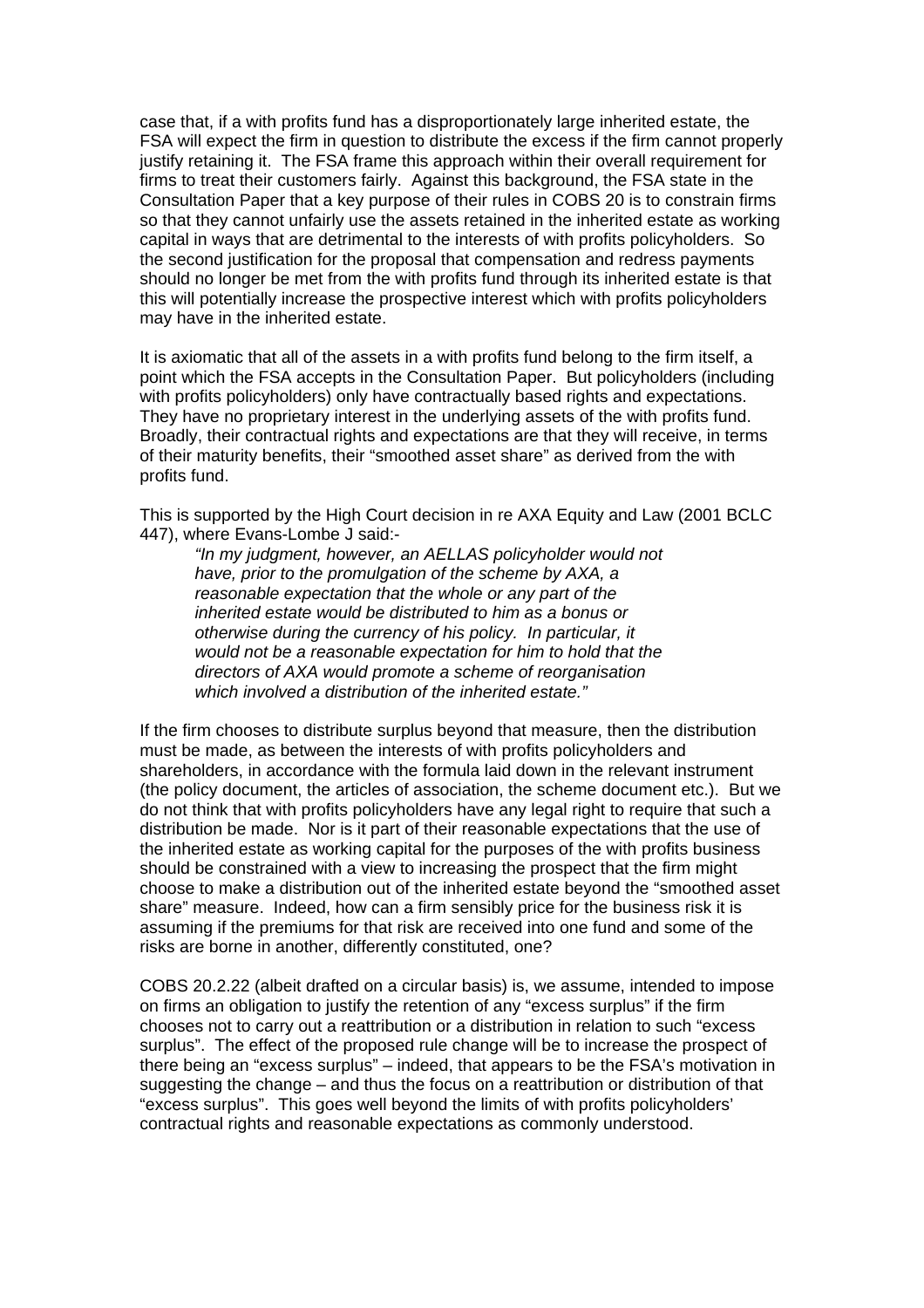#### Vires

We think these are fundamental points in the context of the FSA's second justification of its proposed rule change. The FSA conceives that with profits policyholders have rights and expectations in relation to the inherited estate which go beyond those conferred by the contractual relationship between firms and their with profits policyholders.

Under section 138 FSMA 2000, the FSA has power to make rules to "protect" the interests of consumers to an extent which is "necessary or expedient". It seems to us that the FSA's present proposal stretches the concept of "protecting" the interests of policyholders, in the sense in which the term is used in section 138. In our view, the interests of with profits policyholders must be determined for the purposes of section 138 against the background of the rights and reasonable expectations which with profits policyholders enjoy by reason of their contractual relationship with the firm in question. As we have said, this does not extend to any distribution out of the inherited estate, except for the purposes of securing that the with profits policyholders receive their "smoothed asset shares" from the with profits fund. It seems clear to us from the Consultation Paper that the FSA conceives that the interests of with profits policyholders extend prospectively to the inherited estate in a more general sense. They therefore justify the proposed rule change on the basis that it will potentially increase the likelihood and extent of "excess surplus" distributions from the inherited estate.

In our view, such an approach must, from a legal perspective, necessarily involve an enhancement (rather than a protection or safeguarding) of the interests of with profits policyholders and, as such, is arguably outside the power of the FSA under section 138 FSMA 2000. Indeed, the FSA themselves expressed the view, in section 5.1 of CP 207, that:

*"This part of the CP, which carries forward a policy commitment made in the WPR FS, is not about distributions from the estate or changing the ownership of the estate, which would be outside our powers."* 

We would be interested to know whether the FSA have now changed their view and in what sense. In particular, do they consider that section gives them carte blanche, if they consider it necessary or expedient, to override the ordinary legal and contractual rights of authorised firms? The implications of such a view seem to us potentially far reaching and certainly not evident from the terms of section 5 FSMA. Notwithstanding the FSA's general duty to consult, we think it would involve an unreasonable degree of uncertainty for authorised firms and indeed consumers themselves. We also think that the limitation in section 138 to rules which appear to the FSA to be "necessary or expedient" for the purpose of protecting the interests of consumers calls up the very criteria which we mentioned in relation to the incentivisation argument, namely first, whether there is any factual basis for exercising the power and, secondly, whether the rule which is being proposed is proportionate to that end. It seems to us very doubtful whether either of these criteria are met in the present circumstances.

We would also be interested to know what view the FSA have taken on the compliance of the proposed rule with the Human Rights Act 1998, specifically the protection of property under Article 1 of the First Protocol to the ECHR. Always recognising that public authorities must enjoy a margin of appreciation in relation to the application of that Article, it nevertheless seems to us that the potential reduction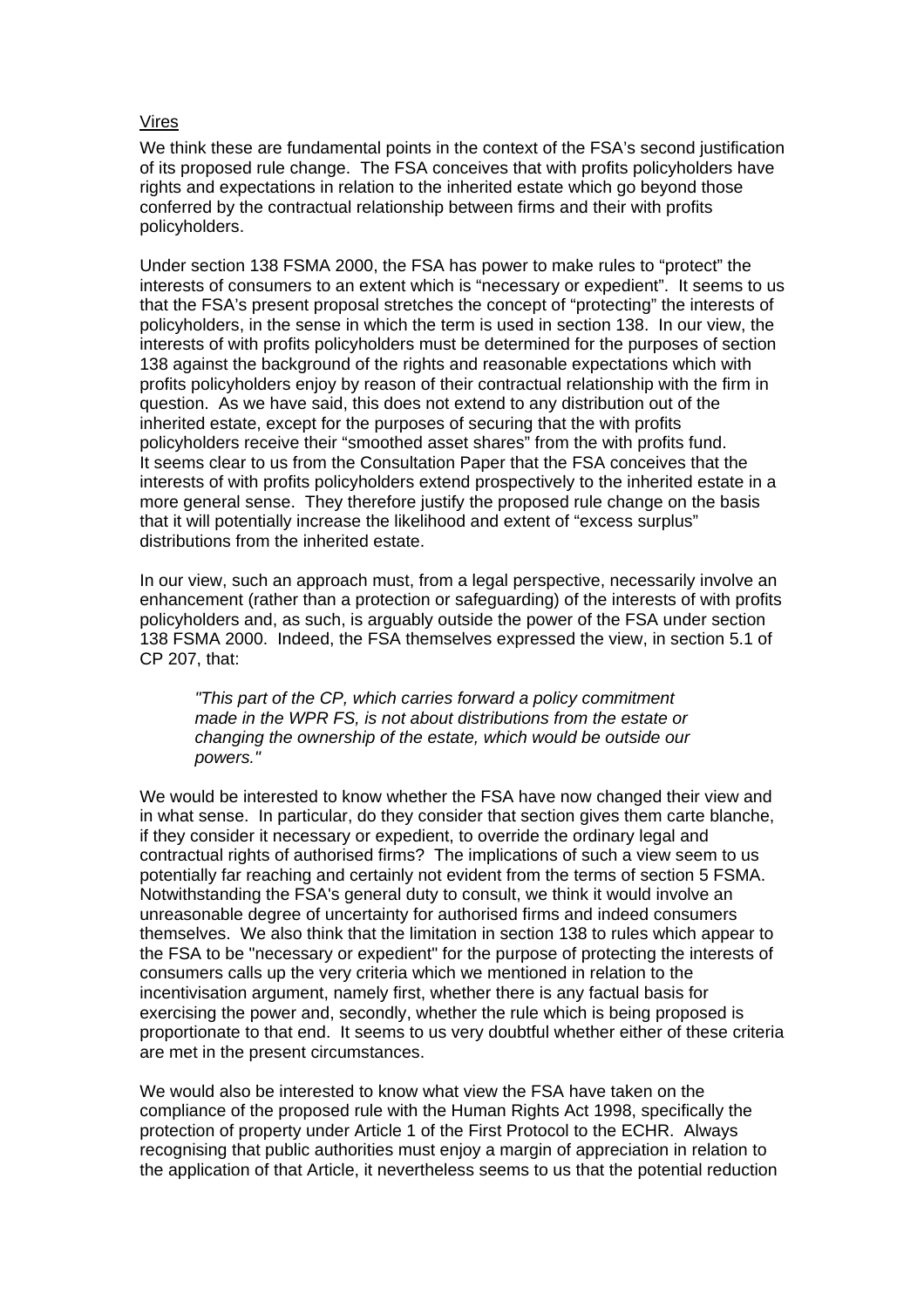in the value of shareholders' interests in insurers affected by this rule is one that needs to be fully justified, and as we have indicated we do not believe that the CP meets that test.

## 7. Other implications

It is perhaps also worth pointing out that, contrary to the assertion in the Consultation Paper, the proposed rule change will have a very significant economic effect upon shareholders' interests in a number of life office companies. This is because, as we have explained above, all compensation and redress payments made after the proposed rule is to take effect will be covered, regardless of when the circumstances giving rise to the compensation or redress payment actually arose. Life offices have, for example, committed to making significant compensation and redress payments in the future in respect of the pensions mis-selling imbroglio, which occurred many years ago.

This effectively amounts to retrospective regulation. The FSA have made it clear that a good principle of regulation is not to act retrospectively unreasonably. In its oral evidence to the Treasury Select Committee Inquiry into inherited estates, the FSA said:-

*"We do genuinely also adhere to the point of not carrying out retrospective judgments, changing the rules on firms retrospectively or unreasonably."* 

Changing the investor constituency which will bear the cost of meeting the liability for accrued compensation and redress payments to holders of policies written within the with profits fund where the liability to pay that compensation or redress has already arisen is, in our view, particularly suspect in terms of the FSA's power under section 138 FSMA and the Human Rights Act. Moreover, it is likely to be detrimental to another of the FSA's regulatory objectives – that of market confidence. If the FSA can make unpredictable changes to the rules in a way which reallocates significant accrued liabilities from one pocket to another with retrospective effect, investors' confidence in the regulatory framework in which they are investing as shareholders will be sorely tested. That does not seem to us to be consistent with the FSA's regulatory objective of promoting market confidence.

Doubtless this thought will be in the minds of the directors of proprietary with profits life companies as well. After all, if the FSA is to take to itself the reformulation of the contract between the policyholder and the company (and the business structure on which the contract is based), with potentially retrospective effect, it is very difficult to see how management can plan their business operations with any degree of certainty as to the future. We think it is quite possible that some, at least, of those companies currently providing with profits products will examine very carefully whether they should continue to do so.

## 8. Conclusion

In short, we believe that both of the reasons put forward by the FSA in support of their proposals are potentially flawed and we find neither of them in any way compelling.

We believe there is a serious risk that, if they were to implement these proposals, the FSA would be exceeding their powers under section 138 FSMA. And we consider that the retrospective nature of the proposals is fundamentally objectionable in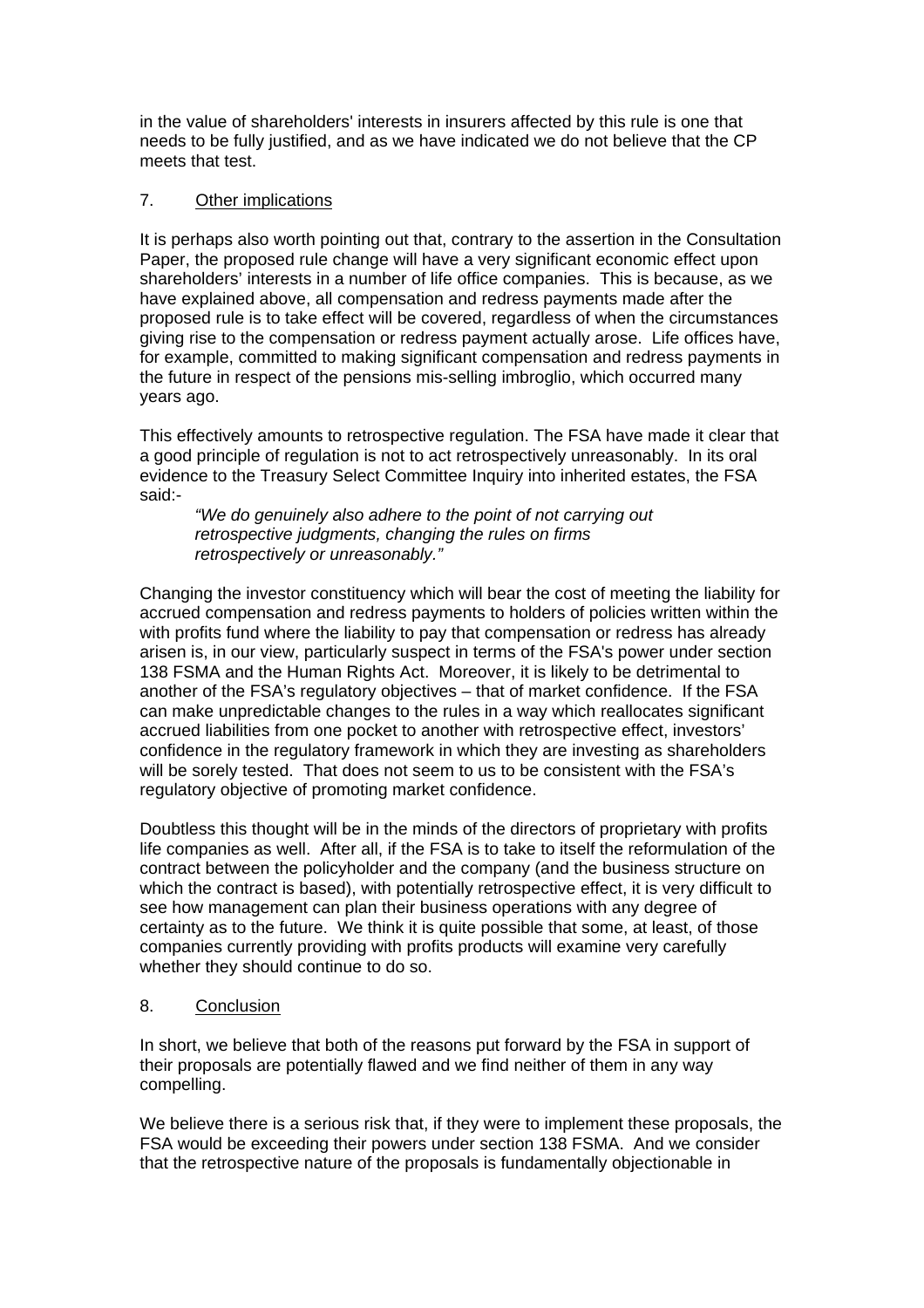principle and inconsistent with the FSA's statutory objective of promoting market confidence.

Paradoxically, the proposal may act as a spur, not to achieving better standards in the sale and management of business written in the with profits fund, but instead to the withdrawal of with profits products in the future. The FSA is on record to the Treasury Select Committee of the House of Commons as regarding the with profits product as a *"credible and worthwhile investment product that should remain in the savings market"*. The FSA has said that it would not be in the interests of the consumer for this product to disappear.

In our view, if the FSA is concerned about the prospective level of compensation and redress claims which may arise from the future conduct of with profits business, it is imperative that the grounds for those concerns are carefully considered and the necessary steps taken to address those problems. We do not believe the problems will be solved simply by reallocating them to a different investor constituency in the way the FSA contemplates doing with its present proposals.

3rd September 2008

*Contacts:* 

 *Glen James of Slaughter & May, One Bunhill Row, London EC1 8YY (020 7090 3050); email glen.james@slaughterandmay.com* 

*Ian Mathers of Allen & Overy, One Bishops Square, London E1 6AO (020 3088 4781); email: ian.mathers@allenovery.com*